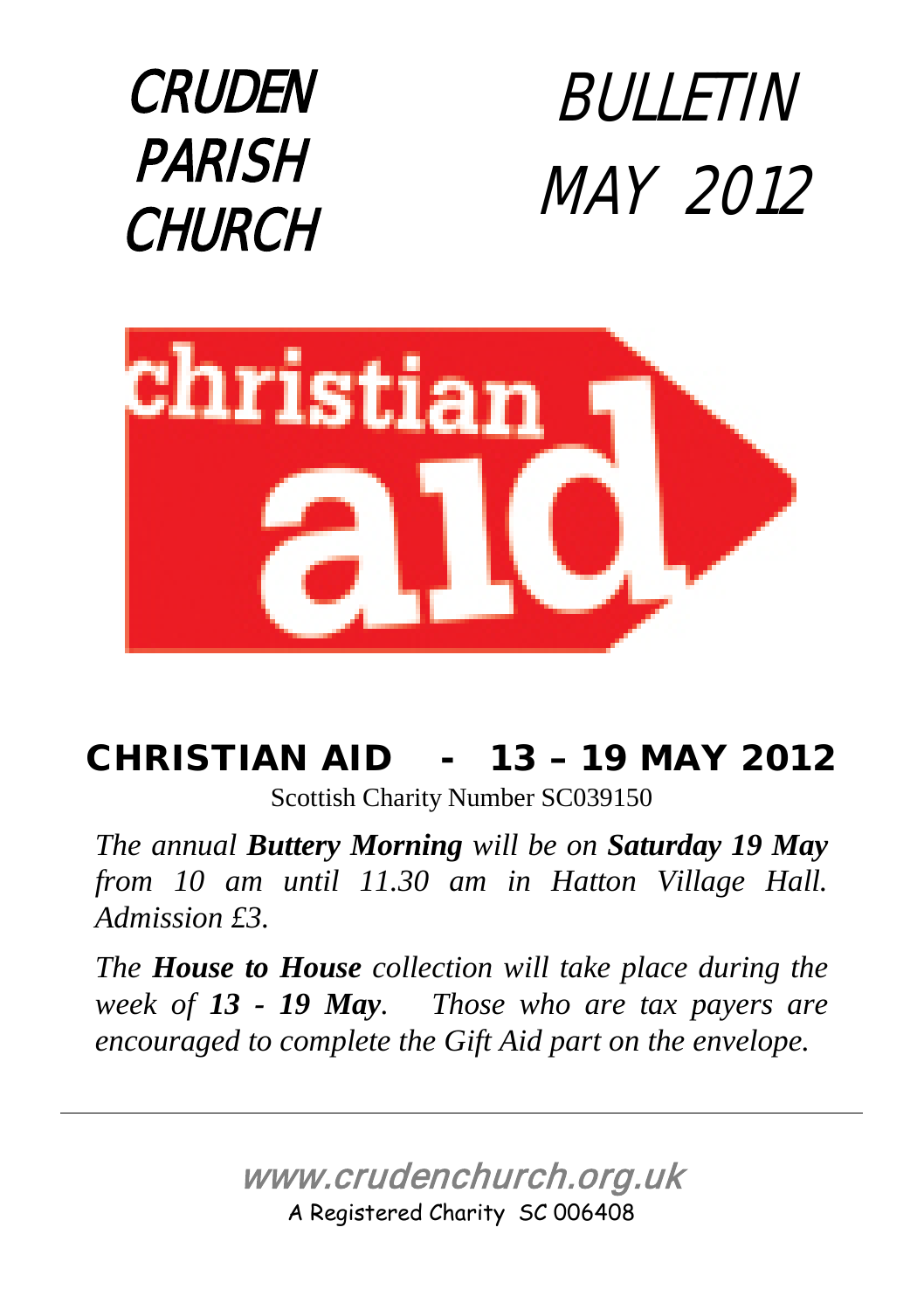# **DIARY DATES**

## **MAY 2012**

### EACH WEEK

Sundays 10.00 am Children's Sunday Club in the Old Church & Stables

|               | Sunday 6th :    |  | <b>MORNING SERVICE</b>                                                                                                                         | $10.00 \text{ am}$ |      |
|---------------|-----------------|--|------------------------------------------------------------------------------------------------------------------------------------------------|--------------------|------|
| Wednesday 9th |                 |  | <b>Choir Practice</b>                                                                                                                          | $7.30 \text{ pm}$  | Hall |
|               |                 |  | 13th - 19th Christian Aid Week                                                                                                                 |                    |      |
|               | Sunday $13th$ : |  | <b>MORNING SERVICE</b>                                                                                                                         | $10.00 \text{ am}$ |      |
|               | Saturday 19th : |  | Christian Aid Buttery Morning 10.00 am Hatton Hall                                                                                             |                    |      |
| Sunday 20th:  |                 |  | UNITED MORNING SERVICE 9.30 am ST JAMES'<br>therefore no service in Cruden Church<br>Church Walk - Maud to Auchnagatt Meeting there at 12 noon |                    |      |
| Monday 21st   |                 |  | Kirk Session meeting                                                                                                                           | 7.30 pm            | Hall |
|               | Wednesday 23rd  |  | <b>Choir Practice</b>                                                                                                                          | $7.30 \text{ pm}$  | Hall |
|               | Sunday 27th :   |  | <b>UNITED MORNING SERVICE 10.00 am</b><br><b>Sacrament of Holy Communion</b>                                                                   |                    |      |

THE NEXT ISSUE OF THE BULLETIN WILL COME OUT ON **27 MAY**. Copy for inclusion to be handed in to the Manse as soon as possible.

### **\*\*\* MAY HYMN BOOK Mission Praise \*\*\***

### **THOUSAND YEARS' CELEBRATION**

Look out in next month's Bulletin for fuller details on how the three churches in the parish are going to be celebrating a thousand years of Cruden Christianity, starting in July and ending in August.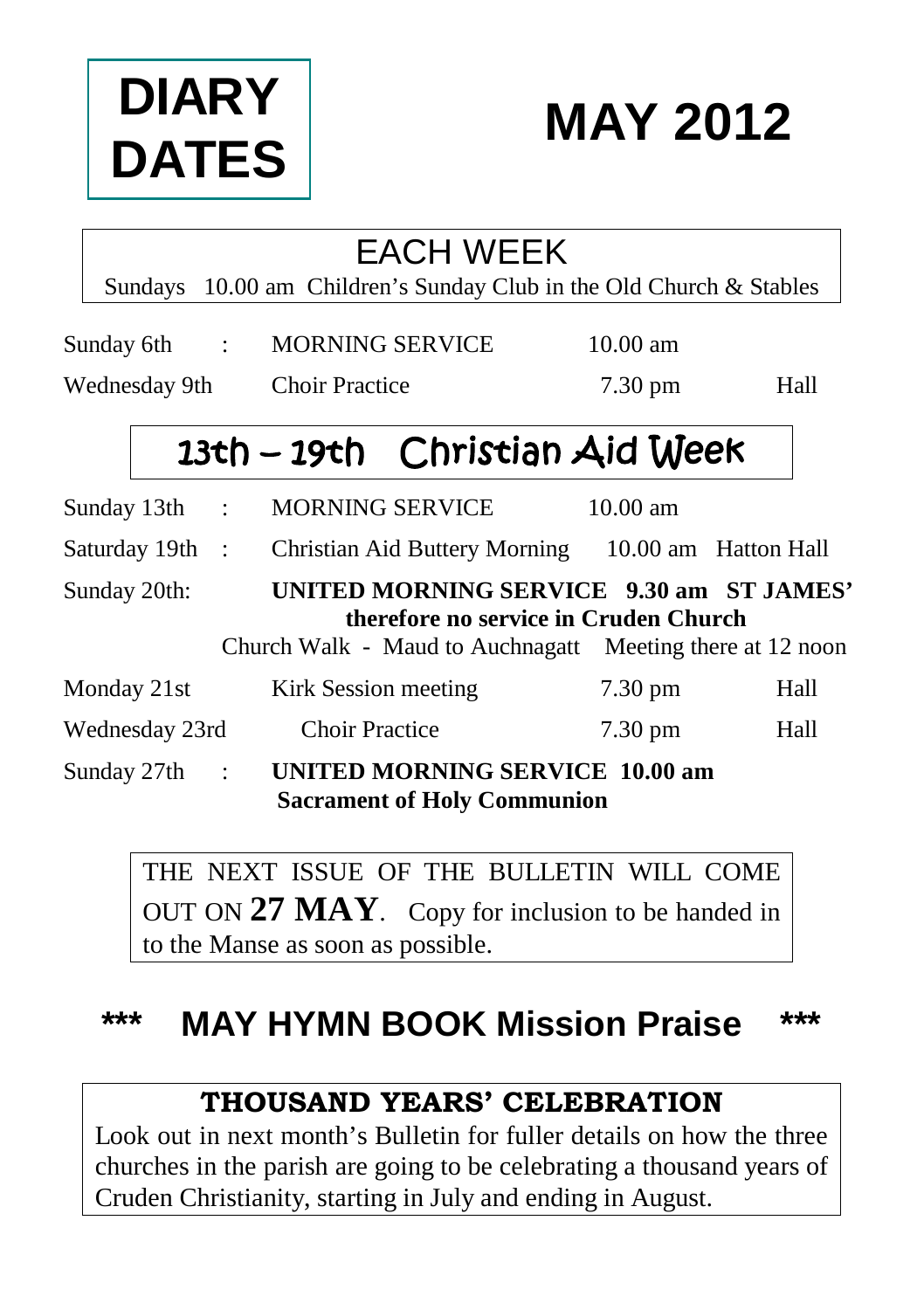## **PARISH REGISTER**

(\*denotes church member)

### **DEATH**

\*Mrs Eveline Wackett, 10 Hobshill Road, Hatton.

### **NEW MEMBER**

Mrs Janice Hutchinson, 28 Hatton Farms Garden, Hatton.



**Duty Elders** Jack Young, Betty Forrester, John Lamb, Robert Esson, Betty May, Katherine Hyman, Sandy Smith, Judith Taylor.

**REMINDER** Anyone who might be considering whether they would like to join the church should contact the minister. All those intending to become full church members are invited first of all to start attending church services.

**CHRISTIAN AID POSTSCRIPT** On the front cover of the Bulletin there is an encouragement to taxpayers to complete the Gift Aid declaration on the Christian Aid Week envelopes. Please note that if you do NOT want follow up material from Christian Aid you must tick the appropriate box – otherwise you will receive later mailing.

### **COFFEE & CHAT**

Donations from February to April were £114.60 and added to September to December brings the total to £261.65. The Social Committee would express their thanks to all who faithfully turned up each time to make the fellowship what it is and also to Beatrice Fawkes who organised the mornings throughout the winter session.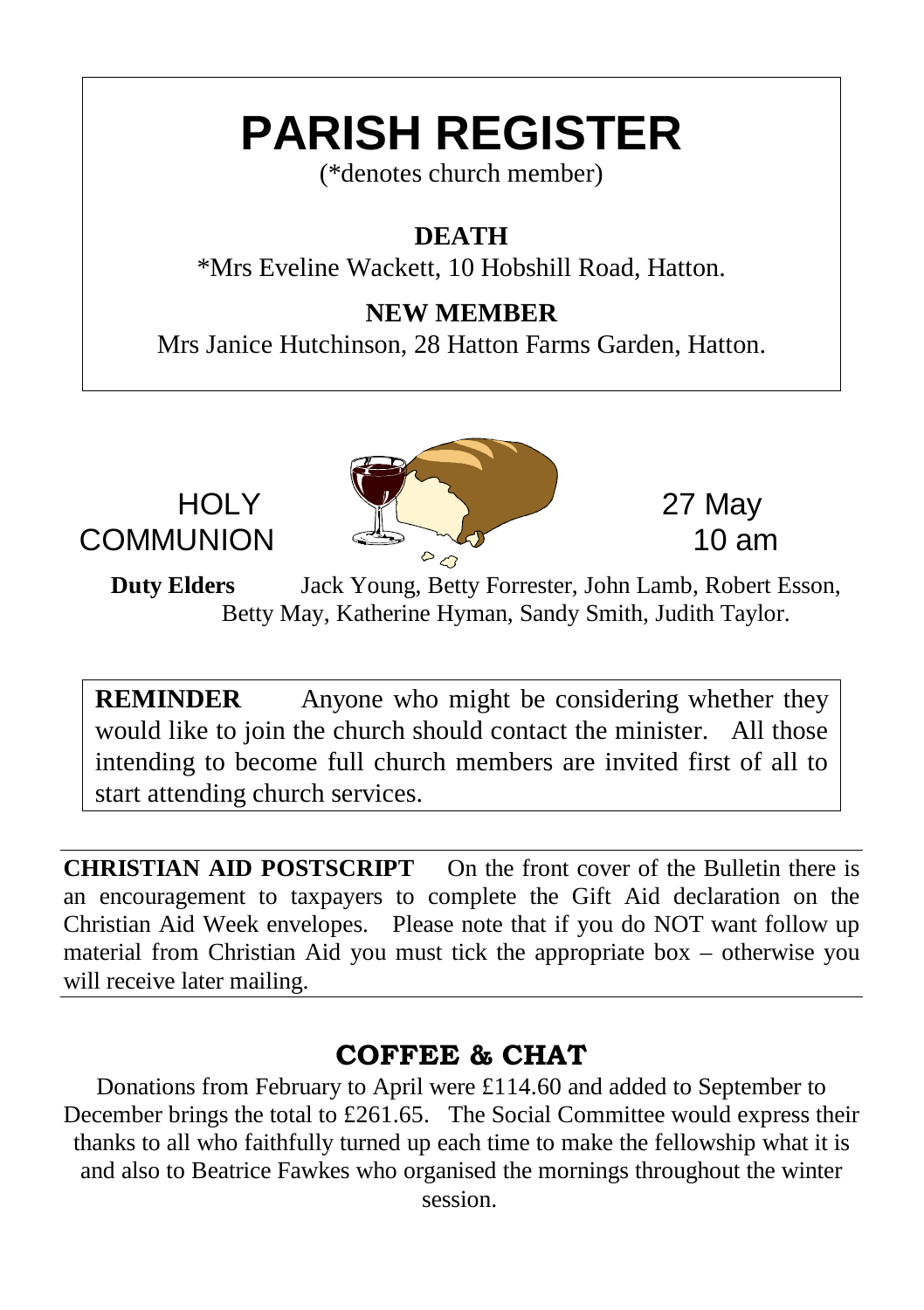### SUNDAY MORNING DUTIES 10 am

| Date    | <b>Door</b>                         | <b>Flowers</b>         | <b>Teas</b>                                     | <b>Children</b>                  |
|---------|-------------------------------------|------------------------|-------------------------------------------------|----------------------------------|
| 6 May   | <b>Margaret Bruce</b><br>Ken Bruce  | <b>Beatrice Fawkes</b> | Norma Forman<br>Wilma Moir                      | School Holiday                   |
| 13 May  | Carol Paul<br><b>Stewart Paul</b>   | Anne McNaughton        | Liz Carnie<br>Dorothy Cruickshank               | Karla Buswell<br>Helen Smith     |
| 20 May  | <b>SERVICE</b>                      | IN ST JAMES'           | <b>THIS MORNING</b>                             | Maureen Reid<br>Katherine Hyman  |
| 27 May  | Carol Paul<br><b>Stewart Paul</b>   | Jean Beedie            | Marilyn Samways<br>Fiona Stephen                | Brenda Cadger<br>Karla Buswell   |
| 3 June  | Helen Harper<br><b>Barry Harper</b> |                        | Rosemary Reid<br>Doreen Buchan                  | Holiday                          |
| 10 June | Helen Harper<br><b>Barry Harper</b> | <b>Betty Forrester</b> | Iris Durno<br><b>Betty Morris</b>               | Helen Smith<br>Maureen Reid      |
| 17 June | <b>Kate Clark</b><br>Fiona Stephen  | Margaret Cruickshank   | Lewis McKechnie<br>Wilma Moir                   | Katherine Hyman<br>Brenda Cadger |
| 24 June | <b>Kate Clark</b><br>Fiona Stephen  | <b>Robert Esson</b>    | <b>Alison Neilson</b><br><b>Betty Forrester</b> | Karla Buswell<br>Helen Smith     |

**TO THOSE ON SUNDAY DUTY If you are unable to fulfil your door duty, please try to find your own replacement before informing Minister (door rota) 841229 or Wilma Moir (teas rota) 841516.**

## SENIOR CITIZENS OUTING

This year the outing is on Thursday 7 June is going to Raemoir Garden Centre, Banchory followed by high tea at the Bancar Hotel, Lonmay. An invitation is extended to all senior citizens who are church members or adherents. A bus will pick up in Cruden Bay at 12.30 pm and Hatton at 1 pm. Due to the high cost of buses, we need to know numbers in advance. If you would like to come please can you notify any Guild Committee Member – Rosemary Pittendrigh, Shonah Taylor, Beatrice Fawkes, Kathleen Craig, Lorraine Neilson. Please see the enclosed notice.

Peterhead Choral Society with Grampian Sinfonia will be presenting Handel's "Messiah" at Longside Parish Church on Sunday 13th May 2012 at 7.15 pm. Entry £8 to include programme and refreshment. All Welcome.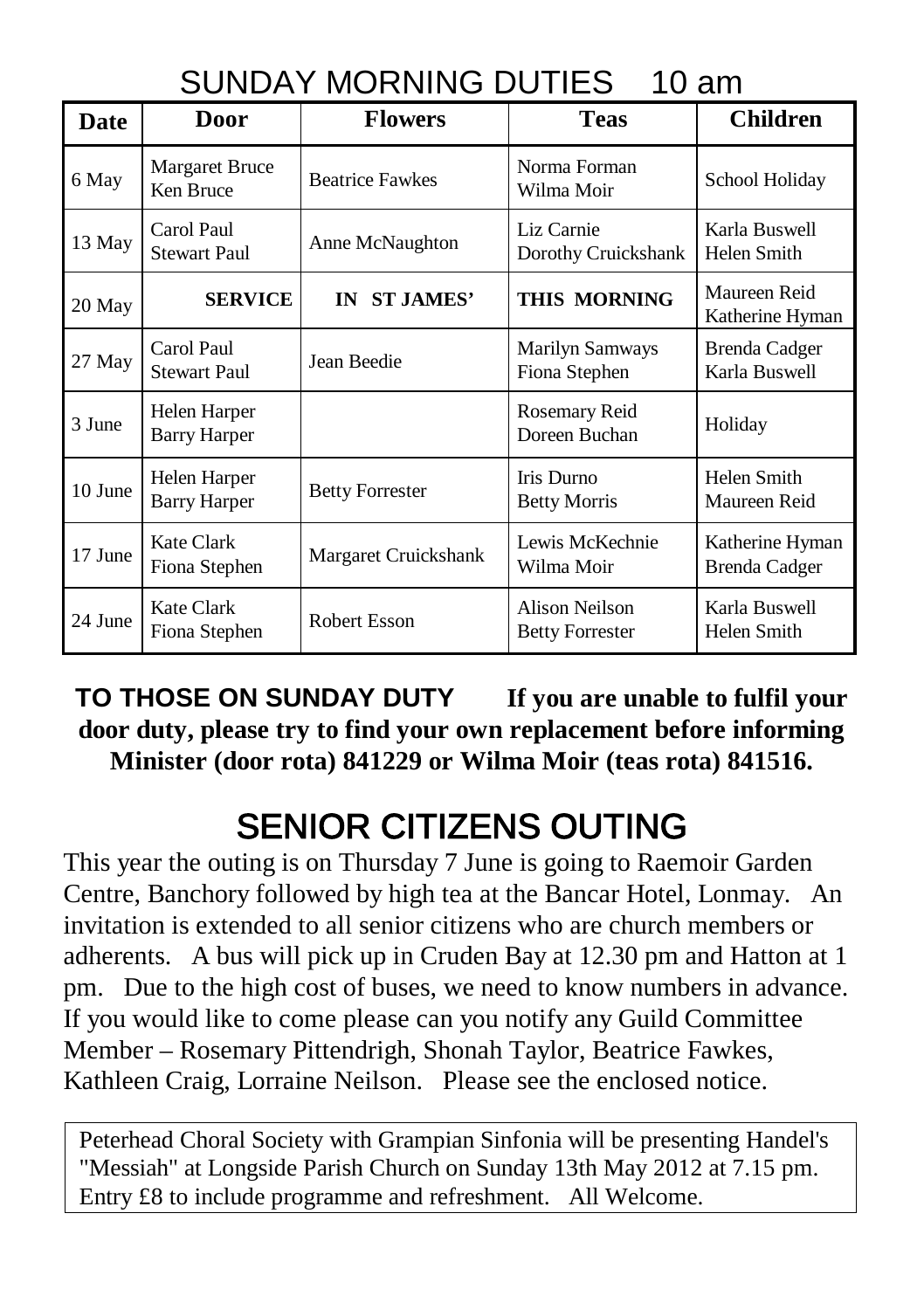FROM THE MINISTER 23 April 2012

Dear Friends

It brought a smile to my face when I noticed that what had been typed on the computer screen was "Peter and John went to PLAY" which was **NOT** the first line of a song we sung in April. Of course, according to the bible story in the book of Acts, Peter and John went to PRAY.

This little typing faux pas set me thinking about playing and praying. I suspect there are times when many of us lose sight of our real Christian focus and come close to just playing at being Christians. When there is no real depth to our prayers, we are only playing with prayer.

The fact that some people find it easy to be 100% Christians should not mean that we undervalue those who struggle with the faith and sometimes seem to be only playing with it. They are the people who have to work hard at their faith in order to make it real and meaningful in their everyday lives. Maybe we need to appreciate more those who put in the hard work rather than those who find it easy, those who have to deal with doubts rather than being overbrimming with confidence.

What category are you in? Are you someone who has to deal with doubts? Are you someone who sometimes cannot help questioning your professed faith? Many of the Psalms reflect the doubts and fears of someone wondering what is the point in there being a God when life is full of travail.

All I can say is that the experience of many people is that the periods of uncertainty and doubt are often the means by which faith becomes better understood and grasped. I hope that that has been your experience for, if it is, then you will have discovered that doubt has a place in our growth as Christians. When it becomes a means by which faith is strengthened, then we move on from only playing at being Christian to being faithful, praying Christians.

Your friend and minister

Rodge Neilson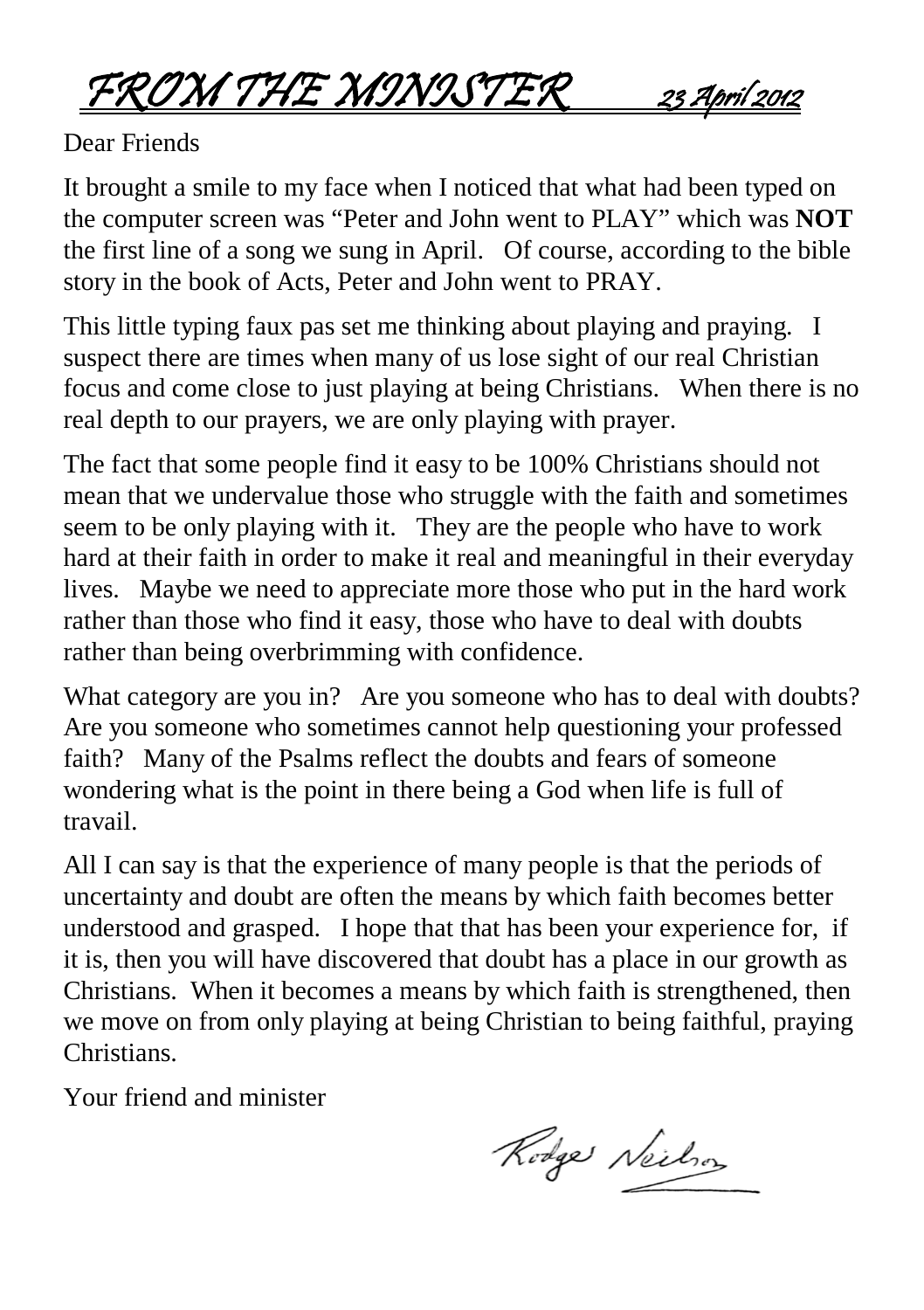## CHURCH WALKING GROUP

### Duthie Park, the River Dee and Cults - Sunday 25 March

Our group of 11 gathered by the boating pond and in brilliant sunshine set off across Great Southern Road to reach the footpath on the river heading towards the mediaeval Bridge of Dee. Once off her lead and on the rough fishermen's track, Rosemary's Amber bounded exuberantly in and out of the river while our other canine friend Lassie adopted a more leisurely pace with Janice towards the rear.

The woodpecker and reed bunting spotted by a couple of bird walkers on the bank were too elusive for us. The waters of Inchgarth reservoir glistened in the sun as we skirted its edge towards Primrosehill and Cults. A shortcut up Westerton Road took us on to the old railway line thronged with walkers and joggers, and we had to dodge cyclists as some whizzed past on either side of us. We sped over the striking new bridge at Holburn Street and along the elevated track to the park for a cool drink at the cafe before heading home. We were delighted with the turnout for this first walk and hope to have similar support for our future walks.

### Haddo Country Park Sunday - Sunday 22 April

We were delighted that 23 adults (and 2 tinies and 2 dogs) turned out for this combined fund raising walk with the Guild. Having expected and prepared for showers, we were pleased that the rain stayed off and the sun peeked through later in the afternoon. The Pheasantry and Scout field were our first focal points followed by the 'Golden Gates" and mini fish ladder on the Kelly burn at the head of the lower lake. The bird hides on either side of the lake were checked out briefly, with Canada geese and tufted ducks among the sightings. Having missed out the top section of the Avenue and path round the Deer park because of slippery underfoot conditions, we zigzagged through the woodland area before skirting past the play area and Chapel to emerge safe and sound at the front of Haddo House.

The restaurant manageress was able to accommodate our earlier than expected arrival at the Stables restaurant and we enjoyed a welcome cup of ten before heading home.

*Margaret Wisely*

The Kirk Session next meets on Monday 21 May at 7.30 pm in the Church Hall

Christian Aid Buttery Morning 19 May – donations for raffle and tombola welcome.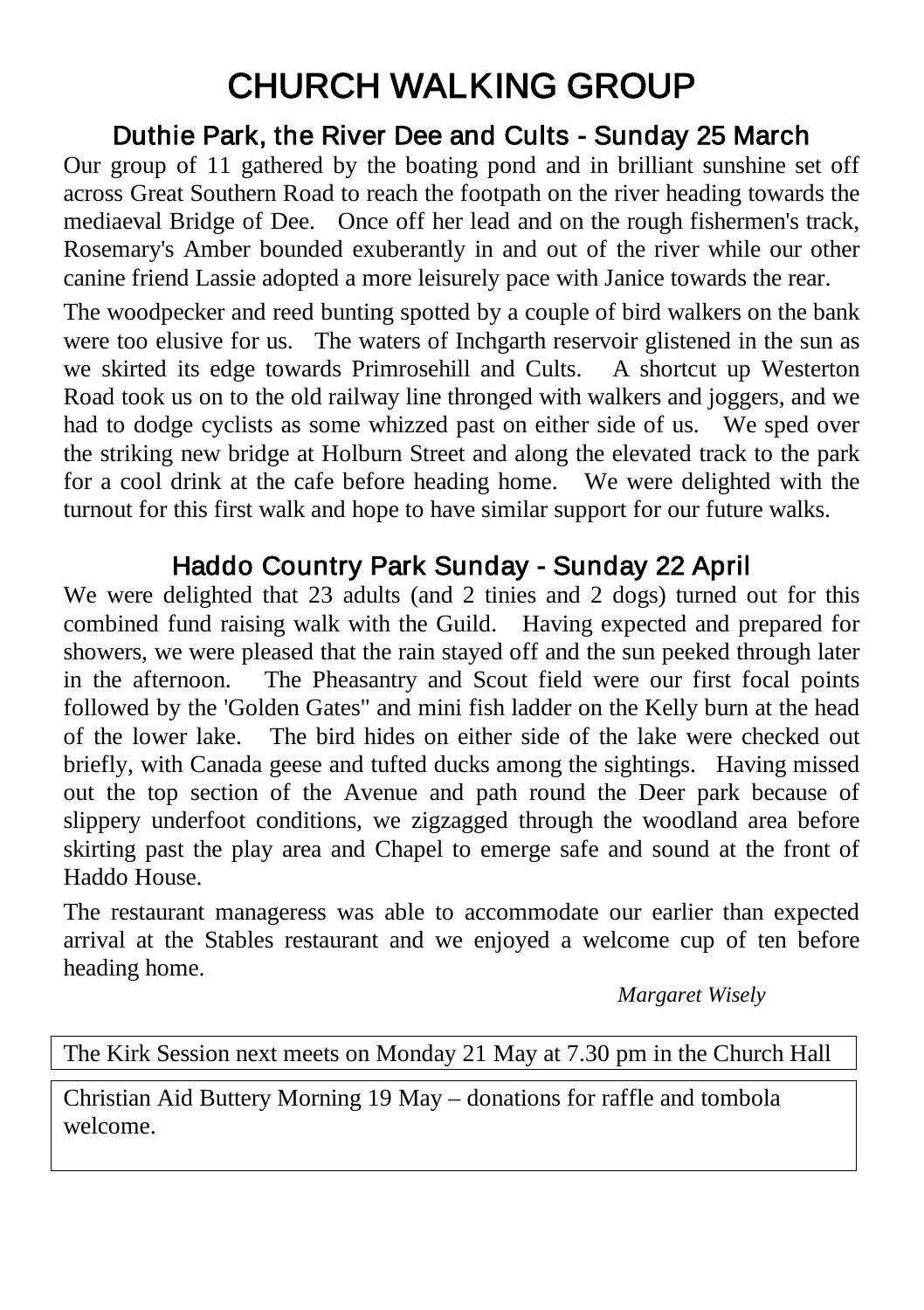# WORLD CHALLENGE, COSTA RICA

### **Soup and Sweet Lunch after the service on 27 May**

Michael Summers, the son of one of our church members, is a 16 year old pupil at Peterhead Academy. For 4 weeks in June 2013 he is going to work in Costa Rica with World Challenge in schools, orphanages and poor communities.

In order to do this he needs to raise over £4,000 to cover the cost of the trip, injections and his kit. On Sunday 27 May after church there will be a soup and pudding for a cost of £5 per person to raise funds. Michael would love to see you there and would very much appreciate your support.

He is also collecting for the ragbag scheme which pays 50p per kilo. Here is a list of what he can take:-

 all men's, ladies and children's clothing, paired shoes (tied together) handbags, bags, ties & belts, soft toys, blankets

underwear to include socks, tights, pants and bras etc...

household textiles to include towels, bed linen, curtains etc...

He cannot take the following items:

duvets both synthetic and feathered, carpets, rugs

Please call him on 01779 813051 or email mikeyjsummers@hotmail.co.uk for collection or goods can be dropped off at 17 Aulton Drive, Cruden Bay.

## LIFE AND WORK MAY ISSUE

**General Assembly 2012** Lynne McNeil meets the Moderator Designate, the Rev Albert Bogle; Assembly reports, timetable and fringe diary.

Heart and Soul: this year's General Assembly Sunday celebration; the Big Question: what is your most memorable Assembly moment?

A Month in a Life: Tom Murray, Purse Bearer to the Lord High Commissioner.

**A Nursing Church** A series of articles marking World Nurses' Day on May 12. Jackie Macadam unearths the history of the Nurses' Chapel at Glasgow Cathedral. Ida Waddell, Church of Scotland mission partner in Zambia, tells how her nursing career has supported her faith journey.

**A Theft Deterrent** Jackie Macadam reports on a new technology that can help protect churches from metal thefts.

**Plus** all the regular columnists, letters, reviews and crosswords – all for just £1.80